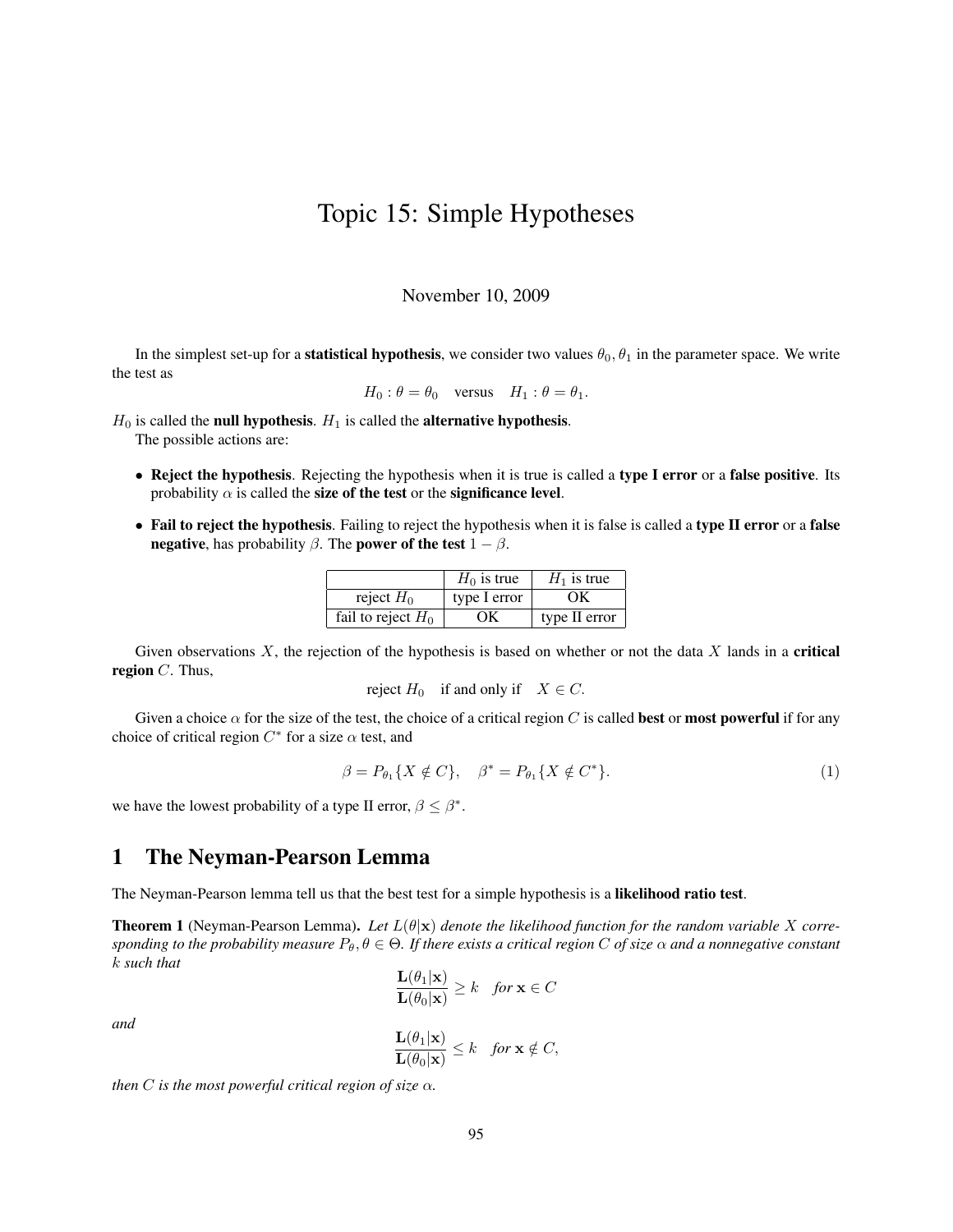## 2 Examples

**Example 2.** Let  $X = (X_1, \ldots, X_n)$  be independent normal observations with unknown mean and known variance σ 2 *. The hypothesis is*

$$
H_0: \mu = \mu_0 \quad versus \quad H_1: \mu = \mu_1.
$$

*The likelihood ratio*

$$
\frac{\mathbf{L}(\mu_1|\mathbf{x})}{\mathbf{L}(\mu_0|\mathbf{x})} = \frac{\frac{1}{\sqrt{2\pi\sigma^2}} \exp\left(-\frac{(x_1-\mu_1)^2}{2\sigma^2}\right) \cdots \frac{1}{\sqrt{2\pi\sigma^2}} \exp\left(-\frac{(x_n-\mu_1)^2}{2\sigma^2}\right)}{\frac{1}{\sqrt{2\pi\sigma^2}} \exp\left(-\frac{(x_1-\mu_0)^2}{2\sigma^2}\right) \cdots \frac{1}{\sqrt{2\pi\sigma^2}} \exp\left(-\frac{(x_n-\mu_1)^2}{2\sigma^2}\right)} \\
= \frac{\exp\left(-\frac{1}{2\sigma^2}\sum_{i=1}^n (x_i-\mu_1)^2\right)}{\exp\left(-\frac{1}{2\sigma^2}\sum_{i=1}^n (x_i-\mu_0)^2\right)} \\
= \exp\left(-\frac{1}{2\sigma^2}\sum_{i=1}^n \left((x_i-\mu_1)^2 - (x_i-\mu_0)^2\right)\right) \\
= \exp\left(-\frac{\mu_0-\mu_1}{2\sigma^2}\sum_{i=1}^n (2x_i-\mu_1-\mu_0)\right)
$$

*The likelihood test is equivalent to*

$$
(\mu_1 - \mu_0) \sum_{i=1}^n x_i \ge k_1,
$$

*or for some*  $k_{\alpha}$ , known as the **critical value** *for the test statistic*  $\bar{x}$ 

$$
\bar{x} \ge k_{\alpha}
$$
 when  $\mu_0 < \mu_1$  or  $\bar{x} \le k_{\alpha}$  when  $\mu_0 > \mu_1$ .

*To determine*  $k_{\alpha}$ *, note that under the null hypothesis,*  $\bar{X}$  *is*  $N(\mu_0, \sigma^2/n)$  *and* 

$$
Z = \frac{\bar{X} - \mu_0}{\sigma / \sqrt{n}}
$$

*is a standard normal. Set*  $z_\alpha$  *so that*  $P\{Z \geq z_\alpha\} = \alpha$ *. Then, for*  $\mu_0 < \mu_1$ *,* 

$$
\bar{X} \ge \mu_0 + \frac{\sigma}{\sqrt{n}} z_\alpha = k_\alpha.
$$

*For*  $\mu_1 < \mu_0$ *, we have*  $\bar{X} \leq -k_\alpha$ *.* 

*Equivalently, we can use the standardized score* Z *as our test statistic and*  $-z_{\alpha}$  *as the critical value. The power should*

- increase *as a function of*  $|\mu_1 \mu_0|$ ,
- decrease *as a function of*  $\sigma^2$ *, and*
- increase *as a function of* n*.*

*In this situation, the type II error probability,*

$$
\beta = P_{\mu_1} \{ X \notin C \} = P_{\mu_1} \{ \bar{X} < \mu_0 + \frac{\sigma_0}{\sqrt{n}} z_\alpha \}
$$
\n
$$
= P_{\mu_1} \left\{ \frac{\bar{X} - \mu_1}{\sigma_0 / \sqrt{n}} < z_\alpha - \frac{|\mu_1 - \mu_0|}{\sigma_0 / \sqrt{n}} \right\} = \Phi \left( z_\alpha - \frac{|\mu_1 - \mu_0|}{\sigma_0 / \sqrt{n}} \right)
$$

*For*  $\mu_0 = 10$  *and*  $\mu_1 = 5$  *and*  $\sigma = 3$ *. Consider the 16 observations and choose a level*  $\alpha = 0.05$  *test, then*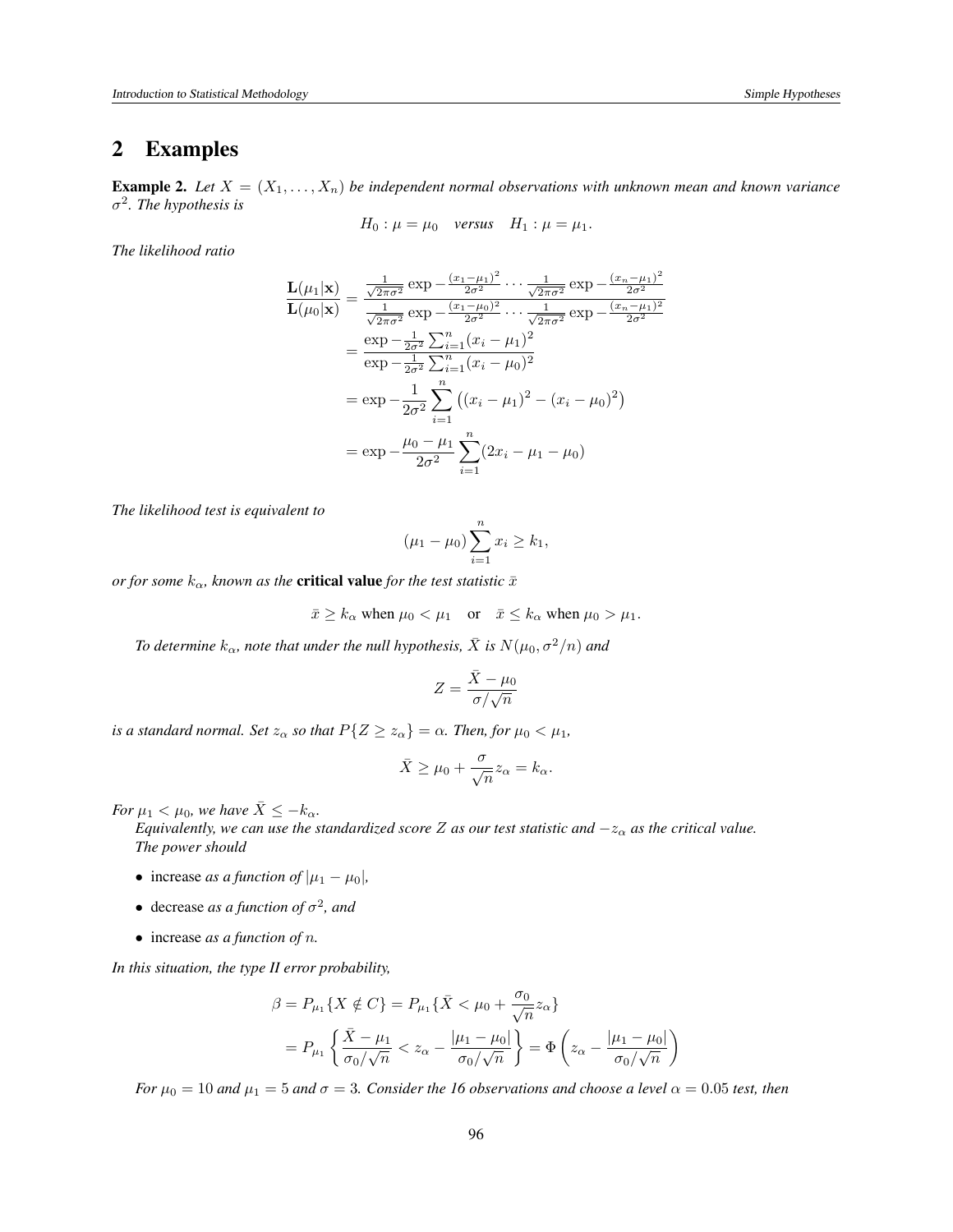

**Figure 1: Top graph**: Density of  $\bar{X}$  for normal data under the null hypothesis -  $\mu = 0$  and  $\sigma/\sqrt{n} = 0.25$ . With an  $\alpha = 0.05$  level test, the critical value  $k_{\alpha} = 0.4112$ . The area to the right of the red line an line and below the density function is  $\beta$ .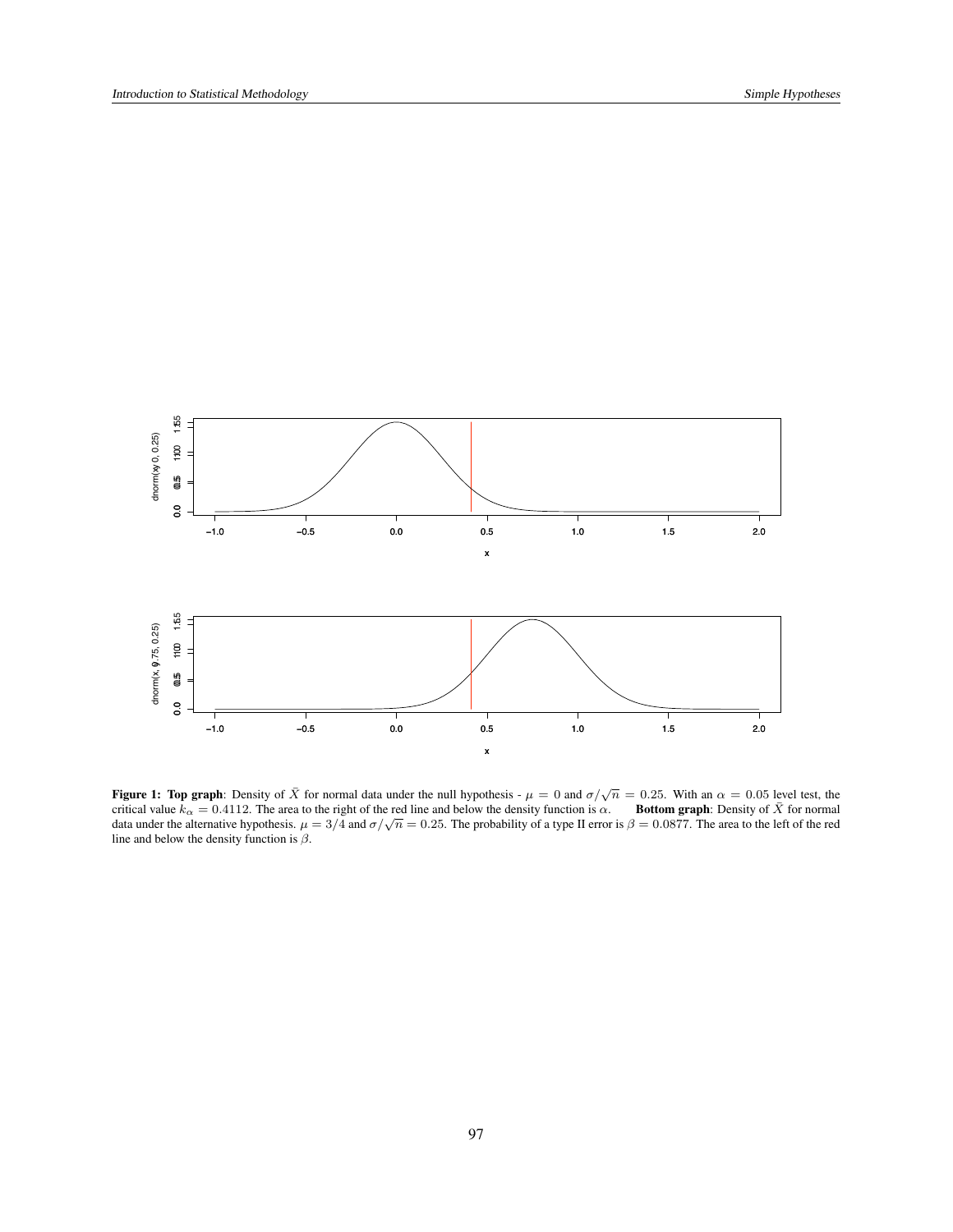> qnorm(0.05) [1] -1.644854

*Thus the critical value is*  $z_{\alpha} = -1.645$  *for the test statistic Z. Not let's look at the data.* 

```
> x
 [1] 8.887753 2.353184 12.123175 10.020566 9.247956 3.711350
 [7] 13.907150 9.079790 8.826202 6.288765 12.120783 10.994228
[13] 12.522522 4.529421 8.191806 10.195854
> mean(x)
[1] 8.937532
```
*Then*

$$
Z = \frac{8.937 - 10}{3/\sqrt{16}} = -1.417.
$$

 $z_{\alpha} = -1.645 > -1.417$  *and we fail to reject the null hypothesis. To compute the probability of a type II error, note that for*  $\alpha = 0.05$ *,* 

$$
z_{\alpha} - \frac{|\mu_1 - \mu_0|}{\sigma_0 / \sqrt{n}} = 1.645 - \frac{5}{3 / \sqrt{16}} = -5.022
$$

>> pnorm(-5.022) [1] 2.556809e-07

*This is called the z-test. If* n *is sufficiently large, the even if the data are not normally distributed,*  $\bar{X}$  *is well approximated by a normal distribution and, as long as the variance* σ 2 *is known, the* z*-test is used in this case. In* addition, the z-test can be used when  $g(\bar{X}_1,\ldots,\bar{X}_n)$  can be approximated by a normal distribution using the delta *method.*

**Example 3** (Bernoulli trials). *Here*  $X = (X_1, \ldots, X_n)$  *is a sequence of Bernoulli trials with unknown success probability* θ*, the likelihood*

$$
\mathbf{L}(\theta|\mathbf{x}) = (1 - \theta)^n \left(\frac{\theta}{1 - \theta}\right)^{x_1 + \dots + x_n}
$$

*For the test*

$$
H_0: \theta = \theta_0 \quad versus \quad H_1: \theta = \theta_1
$$

*the likelihood ratio*

$$
\frac{\mathbf{L}(\theta_1|\mathbf{x})}{\mathbf{L}(\theta_0|\mathbf{x})} = \left(\frac{1-\theta_1}{1-\theta_0}\right)^n \left(\left(\frac{\theta_1}{1-\theta_1}\right) / \left(\frac{\theta_0}{1-\theta_0}\right)\right)^{x_1+\dots+x_n}
$$

*Consequently, the test is to reject*  $H_0$  *whenever* 

$$
\sum_{i=1}^n x_i \ge k_\alpha \text{ when } \theta_0 < \theta_1 \quad \text{or} \quad \sum_{i=1}^n x_i \le k_\alpha \text{ when } \theta_0 > \theta_1.
$$

*Note that under*  $H_0$ ,  $\sum_{i=1}^n X_i$  *has a*  $Bin(n, \theta)$  *distribution. Thus, in the case*  $\theta_0 < \theta_1$ *, we choose*  $k_\alpha$  *so that* 

$$
\sum_{k=k_{\alpha}}^{n} \binom{n}{k} \theta_0^k (1-\theta_0)^{n-k} \le \alpha. \tag{6}
$$

.

*In genreal, we cannot choose*  $k_\alpha$  *to obtain the sum*  $\alpha$ . Thus, we take the minimum value of  $k_\alpha$  to achieve the inequality *in (6).*